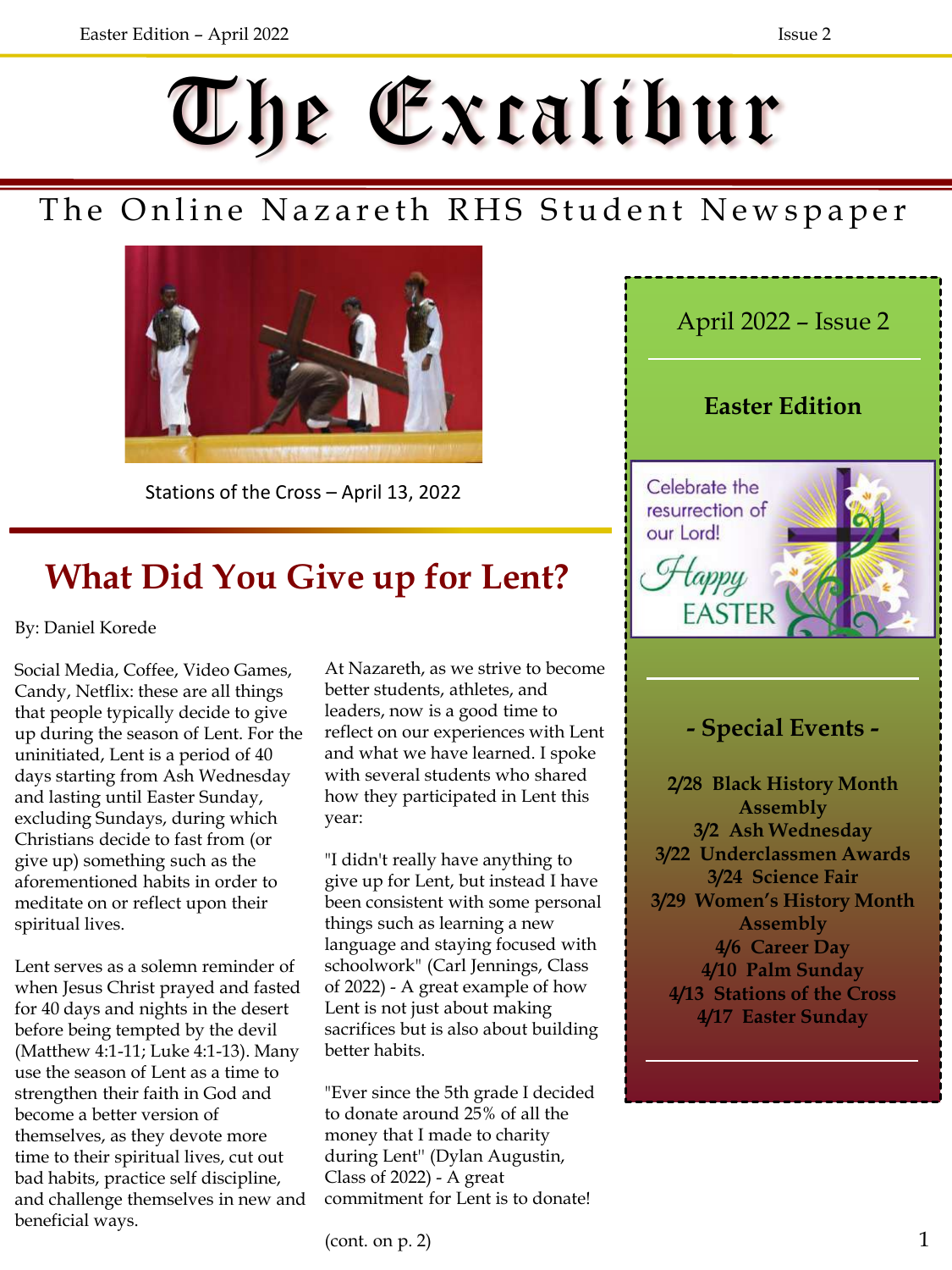## **What Did You Give up for Lent? (cont.)**



Stations of the Cross – April 2022

Dylan's example reminds us that we can use this season as an opportunity to support a good cause through charitable giving, and we can also give back in other creative ways.

"I gave up chocolate. I also got to start going to the gym! I learned that it's very important to keep a promise to yourself when you make it" (Aidan Thomas, Class of 2024) - Insightful commentary! I'm sure many of us are already saving chocolate for Easter.

"I gave up fast food. More specifically, Chinese food. I learned that I never want to give it up again! And also the fact that I love chicken wings. It also taught me how to cook more at home and make food by myself" (Niara Lacroix, Class of 2022) - Very relatable to say the least. It doesn't always have to be about giving something up. You can also focus your attention on doing the positive things you love or picking up a new hobby.

You heard it here first! While participating in Lent is an important part of our Christian heritage, it is always important to remember the reason why you decided to give up scrolling through Instagram or to sacrifice that sweet tooth in the first place. If you gave up something for Lent 2022, then take a moment to ask yourself what you have learned in the past 40 days.

Stations of the Cross – April 2022 Directed by Mr. Steve George and performed by the Class of 2024

Happy Easter!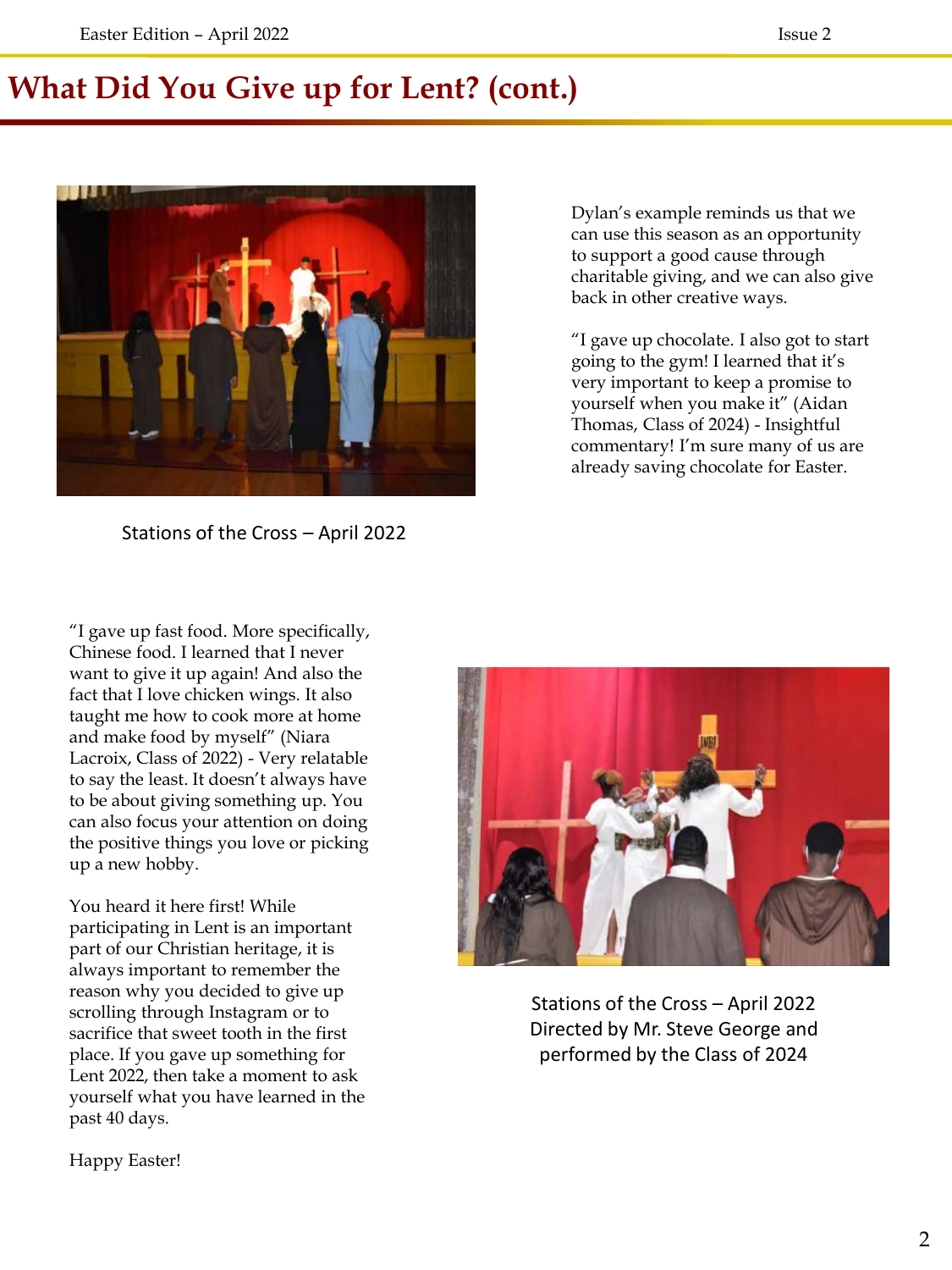# **Black History Month Program 2022**

### **By: Briana Patrick**

February! To some people it may seem like an ordinary month, other than the fact that it is the season of love. But February is a special month, especially for those in the African American community. IT IS BLACK HISTORY MONTH! The month when we celebrate black excellence and admire our black ancestors and leaders who went before us and paved the way.

Although we celebrate Black History Month every February, it is typically the same each year. We talk about Dr. King, Rosa Parks, Malcolm X and how we were discriminated against. Don't get me wrong - that is all a part of our black culture and history, but there are so many other aspects we can explore.



So … for our annual Black History Month Program at Nazareth this year, Ms. Davis, the director of the program, the Media Arts Club, and other members of our Nazareth community put together a wonderful masterpiece filled with music and love. We decided to travel back to the 80s and 90s to show and reflect on our culture.





We talked about hip hop and legends like Jay Z and Run-DMC, and we also talked about 90s sitcoms like "Fresh Prince of Bel-Air" and "A Different World." We spoke about how hip hop influenced and shaped the way we listen to music today. The struggles and the hardship that black people have faced - we put that into sitcoms and hip hop, to talk about the struggles and deal with them.



That is what we wanted the Black History Program to speak about - how we could take something so denigrating and turn it into something beautiful. We did this program in the form of a Late Night Show and everyone loved it! It showed the level of excellence and creativity that our students have. As Dr. King said, "Almost always, the creative dedicated minority has made the world better." And I believe that we have showcased that through our program this year, and it will only get better and better as the years go by.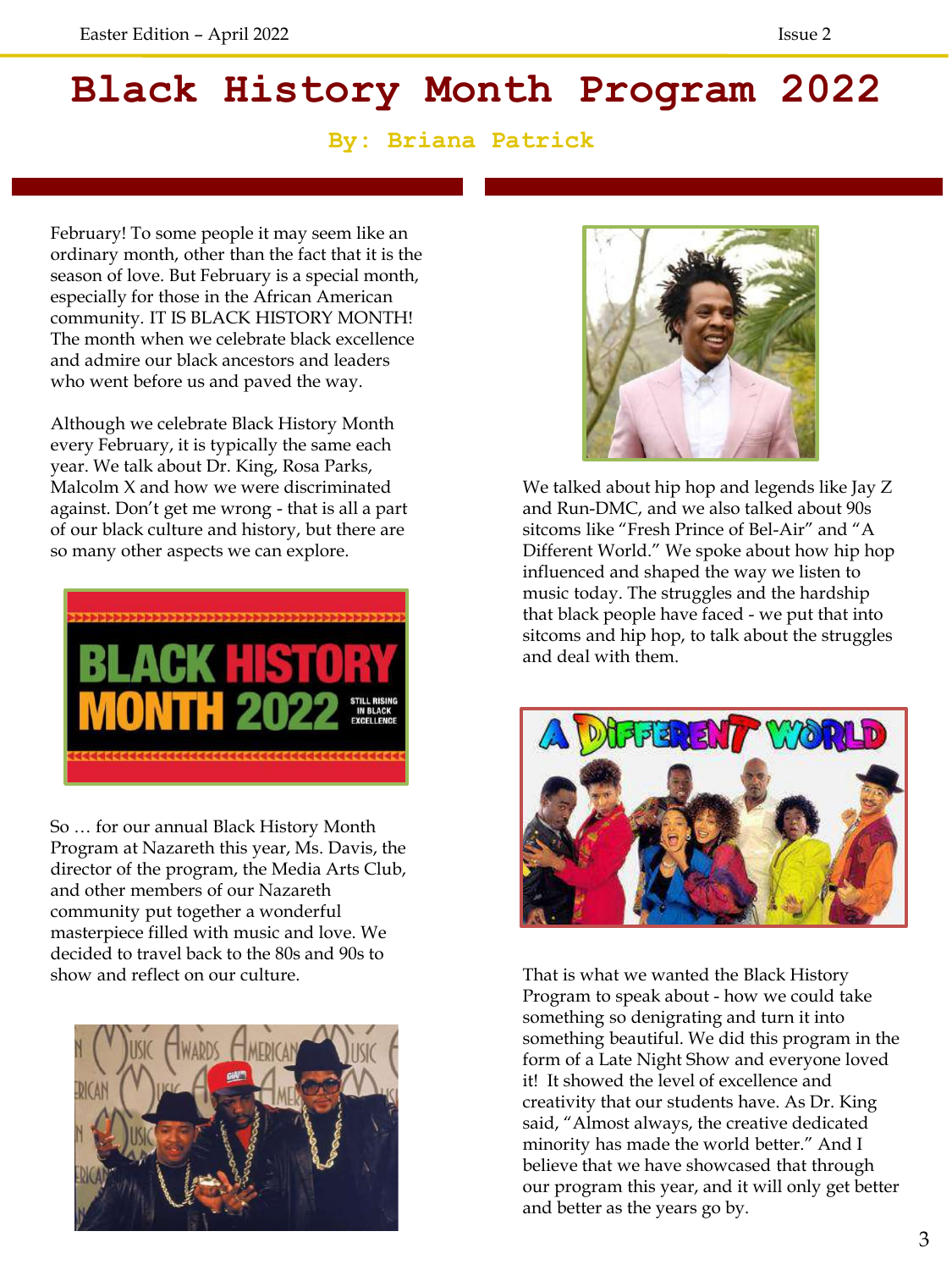**By: Adrianna Montesir**

On March 29, 2022, Nazareth celebrated our first in-person assembly that we have held since the beginning of the Covid pandemic and the start of quarantine. It has been two years since we have been able to come together and commemorate a special event without being separated behind our monitors and computer screens. This year's Women's History Month Assembly marks a momentous occasion for all students and faculty, as it has given us the opportunity to be around friends and those we have come to know as family. During this assembly, we were able to celebrate women from around the world who reached great heights. Thanks to the effort and creativity of Ms. Aponte, Mr. Alvira, and the student participants, the Women's History Month Assembly was a tremendous success. And of course we cannot forget our great technical team led by Mr. Manny Trama!

The school band, directed by Mr. Alvira, created a lively atmosphere as students spoke about the accomplishments of many women, including Queen Latifa and Ann Cairns. Along with these performances, the assembly incorporated fun lighthearted pieces such as a Finish the Lyric segment. In the segment led by Sephora Vixama, all the female students repeated powerful statements about self worth. These statements, including "I love my body and feel comfortable in my own skin" and "My mistakes do not define who I am now," shed light on the importance of being confident in yourself and showing pride in who you are. The entire assembly provided encouragement and empowerment to everyone who attended.



Queen Latifah Mann Cairns



Students who participated in the assembly spoke about the importance of being a part of this celebration. Lauryn Johnson, a junior who read about Queen Latifah and her accomplishments, explained why she felt it was important to be a part of the show: "Women do not get enough recognition and I felt that it would be a good experience for the school to see how powerful these women are and how they got to where they are." Dorien Williams, a senior, said, "Being a part of the assembly gave me the opportunity to show off my womanhood! I was proud to show my school what it is to be a woman and what women of our past and present have done for our society."



The Women's History Month Assembly that was held this year provided an important platform for all the students in our school. It gave us the opportunity to honor the women of our history who have made so many contributions to our society. The assembly was made even more special by the fact that we were able to be together and celebrate with each other in person. The hard work and dedication of all those who participated made this celebration possible, reminding us of why we should honor women not only during Women's History Month but also throughout the year.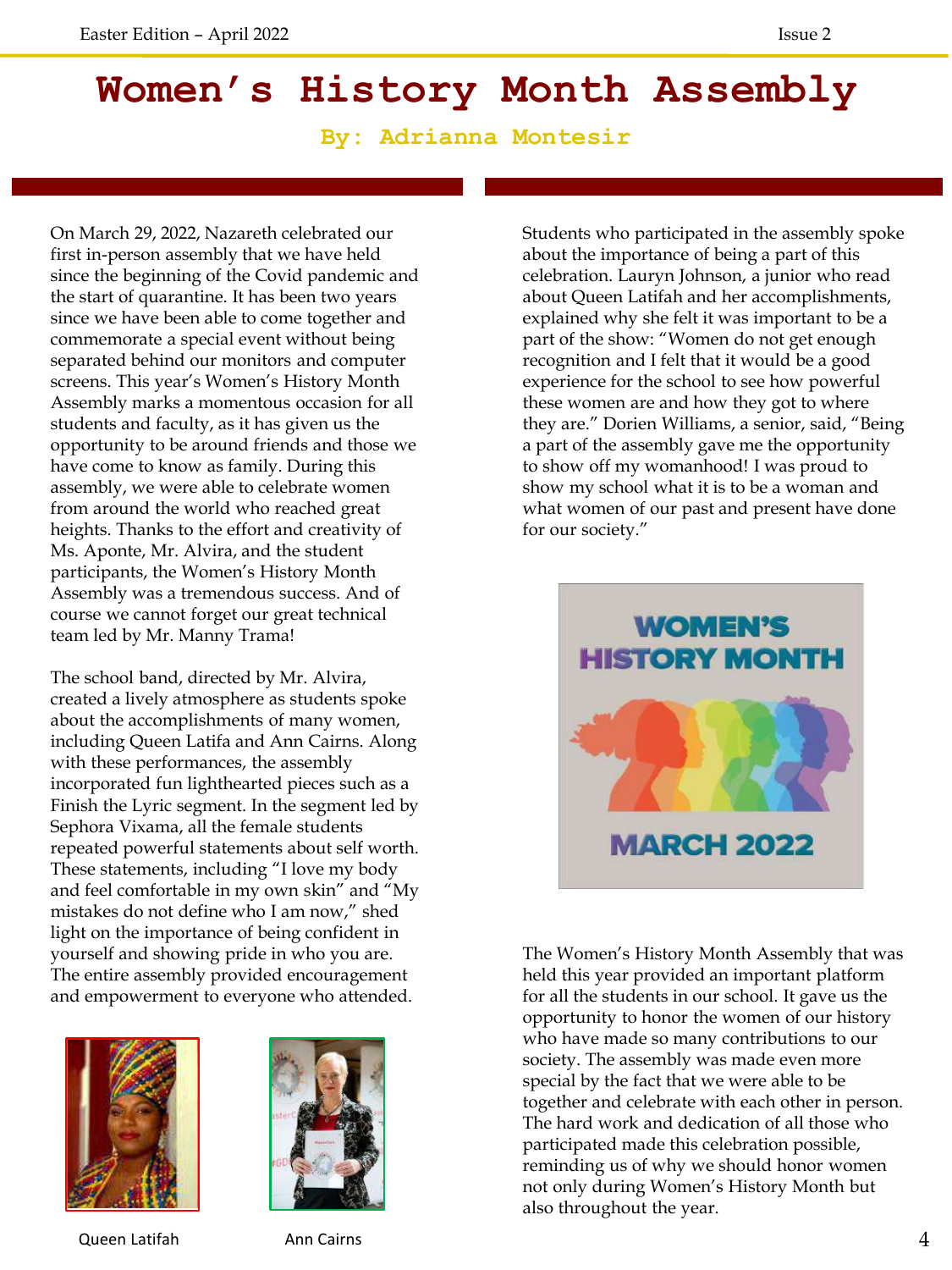## **XBSS Retreat**

#### By: Demetria Baptiste

For the first time since 2020, the Xaverian Brothers Sponsored Schools were able to meet in person for the annual XBSS retreat. The XBSS retreat can be described as a once in a lifetime experience that the students would not trade for the world.

A group of juniors, a senior leader, Jayden Neptune, and our campus minister, Mr. George, met in a retreat house in Connecticut. Of course, going into the experience the students were nervous and withdrawn, but it was not hard to find "your people" among 84 other students with the common interest of getting closer to God.

The other students were also very welcoming and kind, despite being from different parts of the country and being new to this experience as well. Even students who did the retreat online stated that their groups were very friendly, and they found themselves connecting with the other juniors who were there. It was easy to build a bond quickly and to feel like a big family.



The retreat had a perfect balance, from the service at 11:00 a.m. to playing in the snow with fellow student leaders at 2:00 p.m. If any Nazareth student has the opportunity to go on this trip, I highly recommend it! The annual XBSS retreat is an enlightening experience that we would love for you to experience.

## **The National Honor Society**

By: Tracey Thompson

The National Honor Society (NHS) is an organization where students from all over the world participate in NHS activities. The organization is based on four pillars: scholarship, service, leadership, and character. These values are not only upheld by members of the NHS, but they are also encouraged and elevated throughout each school. NHS members participate in various ways in their school and local community, helping to spread these values and growing as leaders.

NHS members help their school community in different ways. One way is through tutoring. At Nazareth, NHS members tutor for a 40-minute period in any class they choose. Tutoring days are scheduled on Monday, Tuesday, and Thursday. If a member desires, he or she can tutor for more than one period. The purpose of tutoring is to help students who are struggling in a certain subject. Students tend to understand easily what another student says. Tutoring encourages students to help other students when they need help.

Another way NHS members help is by lending assistance during parent-teacher conferences. NHS members lend assistance by signing in students and their parents on the attendance sheet. Then, the student watches the time for each conference to ensure that all parents and students can meet with each teacher to discuss grades and behavior. Their assistance helps the meetings run smoothly.

What qualifies a student to become a member of the National Honor Society? To be nominated, a student must have an average of 85 or above. After being nominated, students must sign a "contract" that lists the rules, regulations, and requirements that they promise to uphold. They also write an essay explaining how they represent each of the four pillars. The essays are evaluated by the moderators, followed by in-person interviews as needed. If a student is accepted, he or she is expected to attend meetings and be prepared to start tutoring after being officially inducted.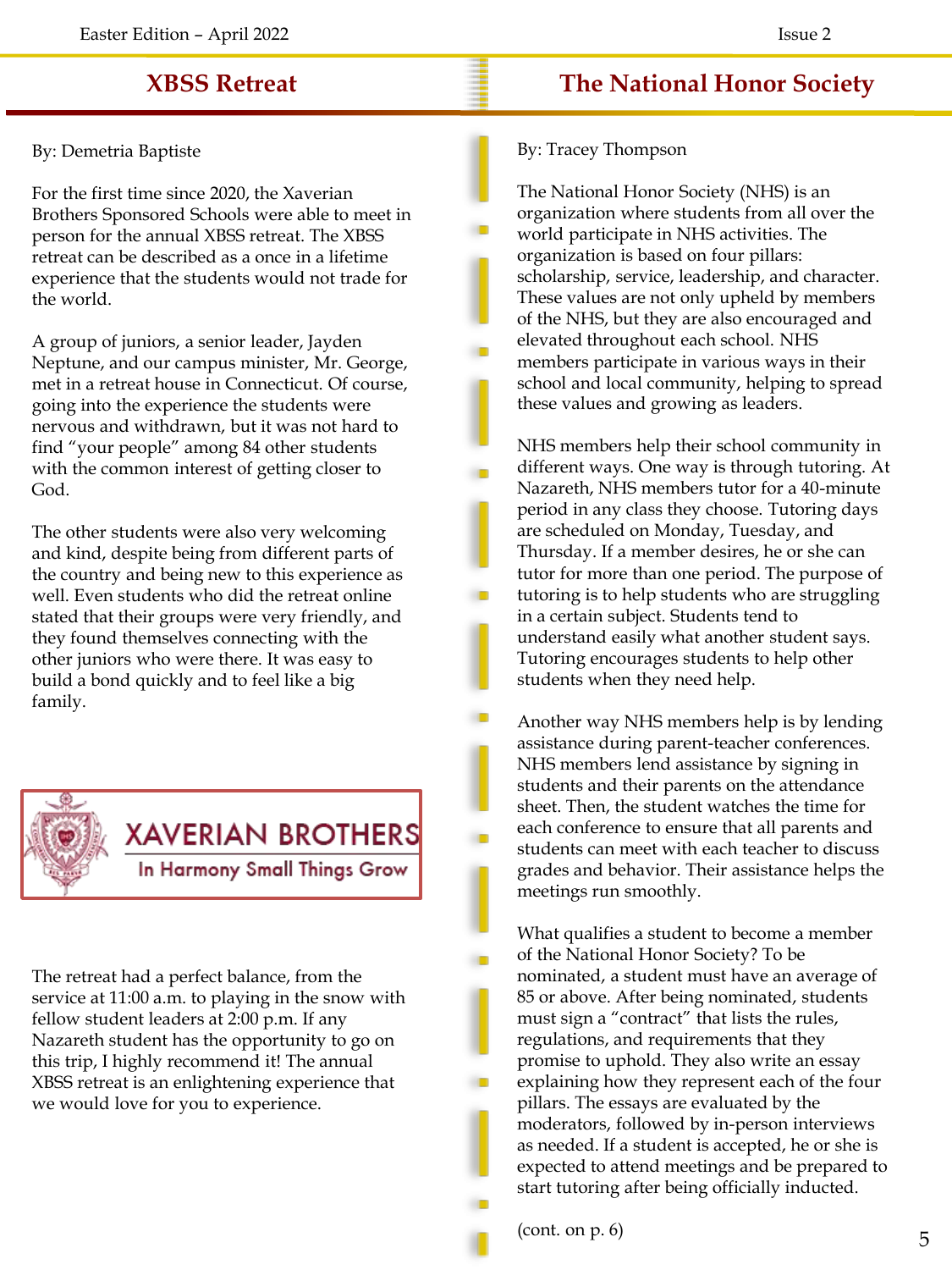## **National Honor Society (cont.)**

### (cont. from p. 5)

New NHS members are officially welcomed during the annual induction ceremony. Current NHS members assist with the ceremony, coming early to assist teachers in setting up and crafting speeches that are dedicated to each of the four pillars. After each speech is given, a new member lights the candle that symbolizes that pillar. After all the candles have been lit, all the new members are called up to accept their certificates. The ceremony welcomes the new members and congratulates them for the hard work and dedication that led to their being nominated and inducted. The new members also receive a special shirt that they can wear any day of the week with NHS printed on it.



Being a member of the National Honor Society is a great honor for any student. Not only does the society celebrate and reward them for their hard work, but it also instills helpful values in them that enable them to make the world a better place, both now and in their lives after graduation. Do you have what it takes to become a member of the NHS?

*Editor's Note: Tracey Thompson, a member of the Class of 2023, wrote this article and is herself a member of the National Honor Society.*

## **Boys Varsity A Basketball**

### By: Jovan Germain

After the Covid year we did not know what direction our team was going to go, but one thing we knew was that we could have a great season. After practice one day Coach Mike mentioned to us that we had an opportunity to make it to the city championship, and Coach Gary explained the importance of believing in ourselves.

The first key game that helped us to believe in ourselves was the first league game against St. Edmunds. We were down by 15 points going into halftime and turned it around to beat them by 18 points. The second key game, which was against Farrell, tested our character as a team and as individuals. Those two games showed us the ups and downs of a season and the belief we would need to make it to the championship game … and we did!

We fought hard in the championship game and fell short in a close game, but this journey turned out to be one of the best memories that I will take with me for the rest of my life. I built so many incredible relationships and learned so many life lessons, and I thank Naz Nation for that!

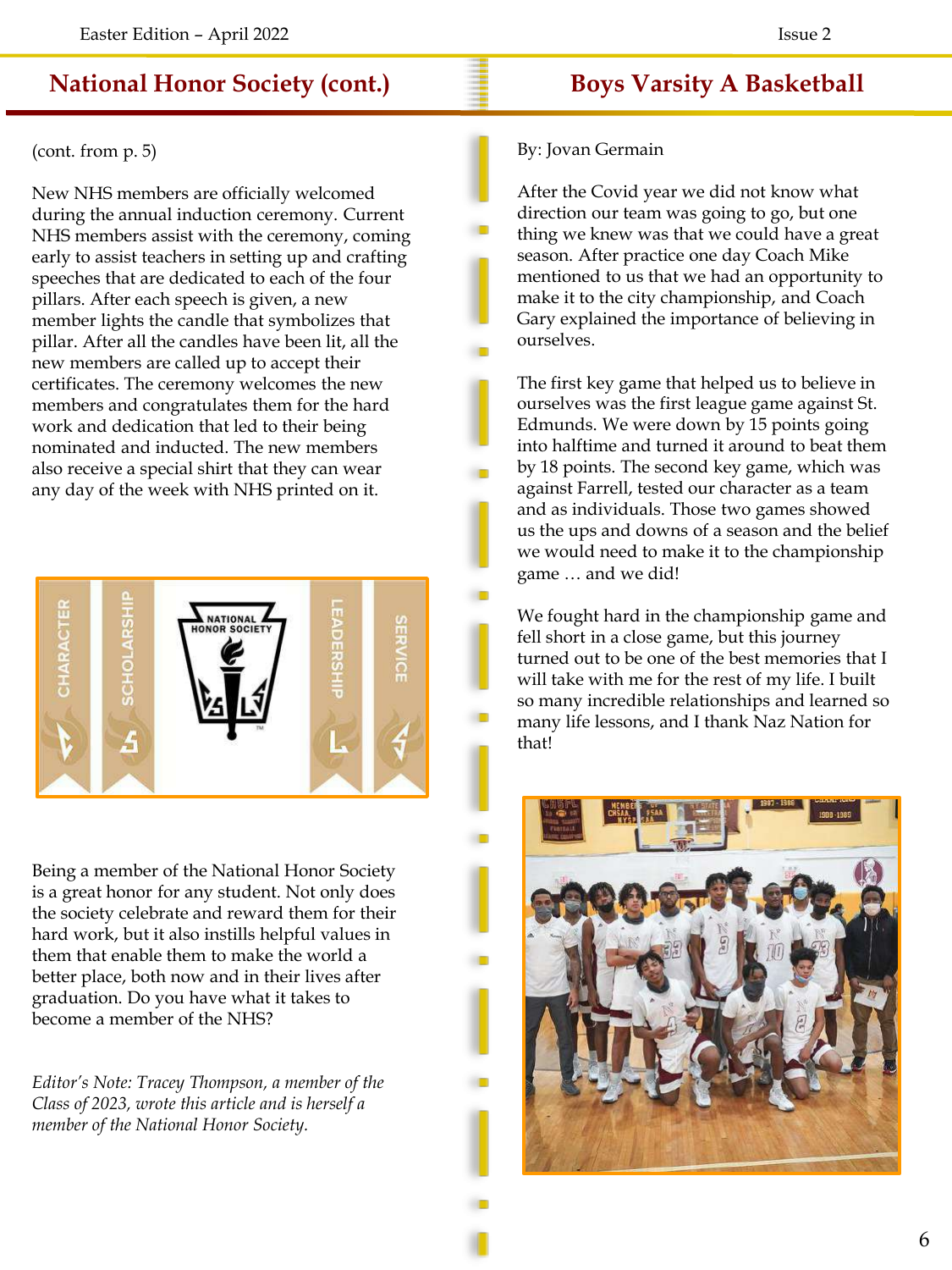# **Girls Varsity Basketball 2021-22**

#### By: Dorien Williams

Nazareth Lady Kingsmen - the biggest underdogs who came alive this year! Despite Covid, this season was our most remarkable yet. From injuries to canceled games and sickness - we still pushed through. After two long years without a normal season, we knew this year would be our time to shine.

From September 2021, we were working hard during open gym times and putting in extra work in the weight room. My favorite part was conditioning (but you didn't hear that from me). Official practices began in November, which means they were mandatory and it's time for BUSINESS. Every practice we had was tough, and not every practice was a good one either - but that did not stop us from working hard. All the yelling and screaming from Coach Ron, Shaw, Brit, and Tremane was worth it!

Once the first game against St. Francis Prep rolled around, we knew it was time. We won our first game 61-57, which set the tone for our following games. We walked into every game like it was our last. This season had to be the best - we only lost about 5 games. The level of

intensity we played with each game was "crazy." Even if our shots weren't falling, or if we were just having a bad offensive game, we still played through it … and it all started with defense.

My favorite game was our March 3rd semifinal game against Christ The King. No one expected us to beat them to get to the championship game, but we proved everyone wrong. I will never forget the talk we had with Coach Ron before the game: "Don't go out there scared and nervous because it's the semifinals. This is just another regular game." What he said changed everyone's mindset … and we won!

I missed a few games this season including my senior night due to an ankle injury, so every game mattered even more than the last. In the championship game, we left everything out on the court and lost a close game. It was a tough loss, but what a great season! If I could go back in time and redo this entire season, I truly would. I will remember and cherish forever the relationships that I built with my coaches and teammates.



Dorien Williams at Winter Athletic Pep Rally 2021-2022 Girls Varsity Basketball Team